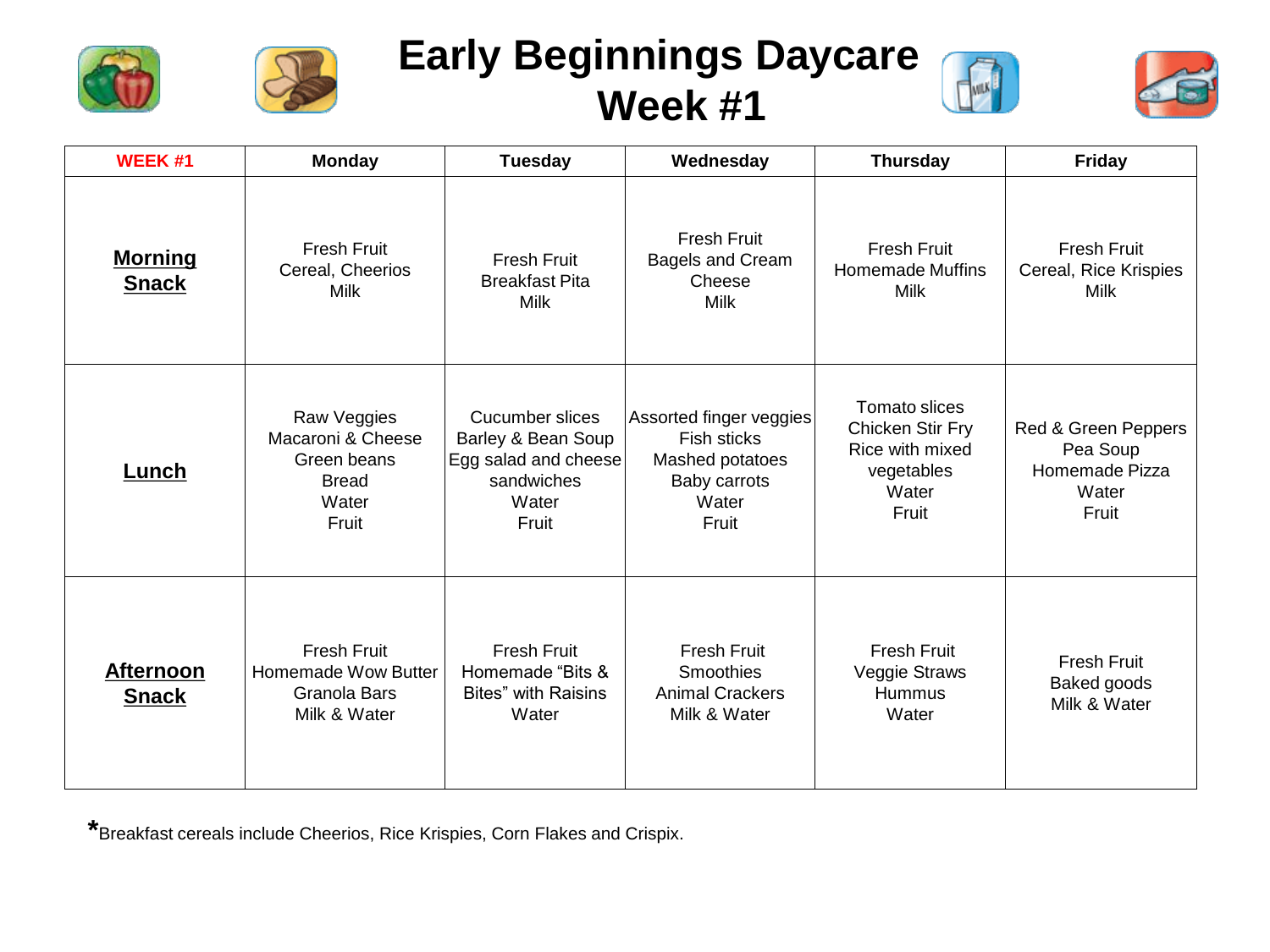



## **Early Beginnings Daycare Week #2**





| <b>WEEK#2</b>                    | <b>Monday</b>                                                                                           | Tuesday                                                                                             | Wednesday                                                                     | <b>Thursday</b>                                                                       | Friday                                                                            |
|----------------------------------|---------------------------------------------------------------------------------------------------------|-----------------------------------------------------------------------------------------------------|-------------------------------------------------------------------------------|---------------------------------------------------------------------------------------|-----------------------------------------------------------------------------------|
| <b>Morning</b><br><b>Snack</b>   | <b>Fresh Fruit</b><br>Cereal<br>Milk                                                                    | Fresh Fruit<br>Cranberry-Orange<br><b>Breakfast Pitas</b><br><b>Milk</b>                            | Fresh Fruit<br><b>Homemade Muffins</b><br><b>Milk</b>                         | <b>Fresh Fruit</b><br>Bagels or challah and<br>Cream Cheese<br><b>Milk</b>            | Fresh Fruit<br>Yogurt and Granola<br>Milk                                         |
| Lunch                            | Finger Veggies<br><b>Butternut Squash Soup</b><br><b>Grilled Cheese</b><br>Sandwiches<br>Water<br>Fruit | <b>Cucumber slices</b><br>Vegetarian Pasta<br>Sauce with Lentils<br>Pasta<br>Corn<br>Water<br>Fruit | Finger Veggies<br>Barley and Bean Soup<br><b>Tuna Melts</b><br>Water<br>Fruit | Tomatoes<br>Homemade Chicken<br>Fingers<br>Rice<br>Mixed Vegetables<br>Water<br>Fruit | <b>Green Peppers</b><br>Macaroni & Cheese<br><b>Green Beans</b><br>Water<br>Fruit |
| <b>Afternoon</b><br><b>Snack</b> | <b>Fresh Fruit</b><br>Melba Toast<br><b>Cream Cheese</b><br>Milk & Water                                | Pineapple Chunks<br>Pita with Wow Butter<br>Water                                                   | <b>Fresh Fruit</b><br>Applesauce<br>Crackers<br>Milk & Water                  | <b>Fresh Fruit</b><br><b>Hummus</b><br><b>Pretzel crackers</b><br>Water               | <b>Fresh Fruit</b><br>Homemade Oatmeal<br><b>Banana Muffins</b><br>Milk & Water   |

**\***Breakfast cereals include Cheerios, Rice Krispies, Corn Flakes, and Crispix.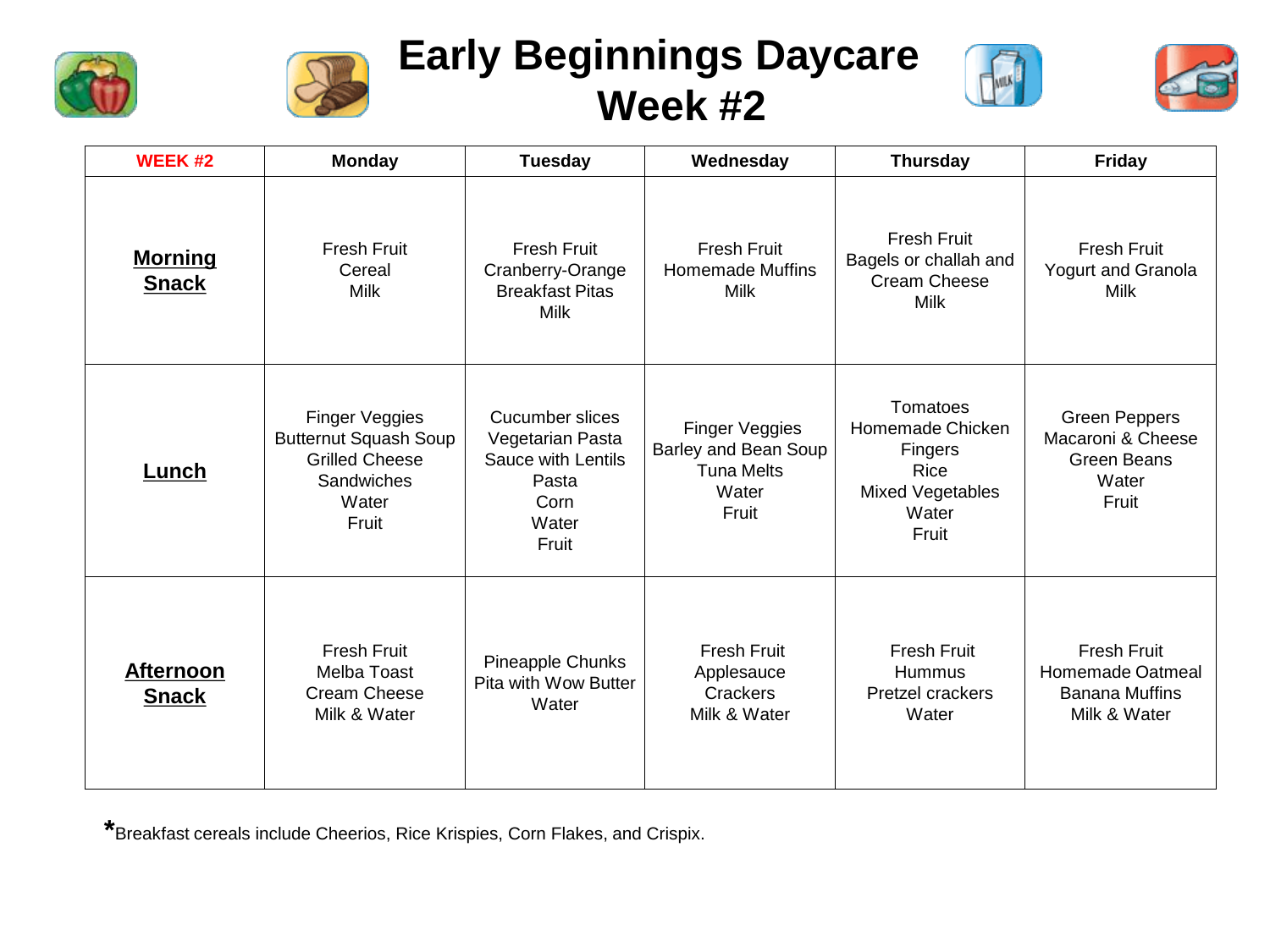



## **Early Beginnings Daycare Week #3**





| <b>WEEK#3</b>                    | <b>Monday</b>                                                                 | <b>Tuesday</b>                                                                                                 | Wednesday                                                                                     | <b>Thursday</b>                                                                | Friday                                                                                    |
|----------------------------------|-------------------------------------------------------------------------------|----------------------------------------------------------------------------------------------------------------|-----------------------------------------------------------------------------------------------|--------------------------------------------------------------------------------|-------------------------------------------------------------------------------------------|
| <b>Morning</b><br><b>Snack</b>   | <b>Fresh Fruit</b><br>Cereal<br>Milk                                          | <b>Fresh Fruit</b><br><b>Homemade Muffins</b><br>Milk                                                          | <b>Fresh Fruit</b><br><b>English Muffins</b><br>Cream Cheese<br>Milk                          | <b>Fresh Fruit</b><br><b>Cranberry Orange</b><br><b>Breakfast Pita</b><br>Milk | <b>Fresh Fruit</b><br>Cereal<br><b>Milk</b>                                               |
| Lunch                            | Finger Veggies<br>Vegetarian Lasagna<br><b>Baby Carrots</b><br>Water<br>Fruit | <b>Cucumber slices</b><br>Matzah Ball & Barley<br>Soup<br><b>Chicken Salad</b><br>Sandwiches<br>Water<br>Fruit | Finger Veggies<br>Pea Soup<br>Egg Salad, Tuna Salad,<br>and Cheese<br>Wraps<br>Water<br>Fruit | Tomato slices<br>Homemade Chili<br><b>Rice</b><br>Corn<br>Water<br>Fruit       | Raw Vegetable plate<br>Scrambled Eggs<br>Bagels/Challah<br>Cream Cheese<br>Water<br>Fruit |
| <b>Afternoon</b><br><b>Snack</b> | <b>Fresh Fruit</b><br><b>Crackers &amp; Wow Butter</b><br>Milk & Water        | <b>Fresh Fruit</b><br>Homemade "Bits &<br><b>Bites</b> " with Raisins<br>Water                                 | <b>Fresh Fruit</b><br><b>Fruit Smoothies</b><br><b>Animal Crackers</b><br>Milk & Water        | <b>Fresh Fruit</b><br>Veggie Straws<br>Hummus<br>Water                         | Fresh Fruit<br>Cheddar Penguin<br>Crackers<br>Milk & Water                                |

**\***Breakfast cereals include Cheerios, Rice Krispies, Corn Flakes, and Crispix.